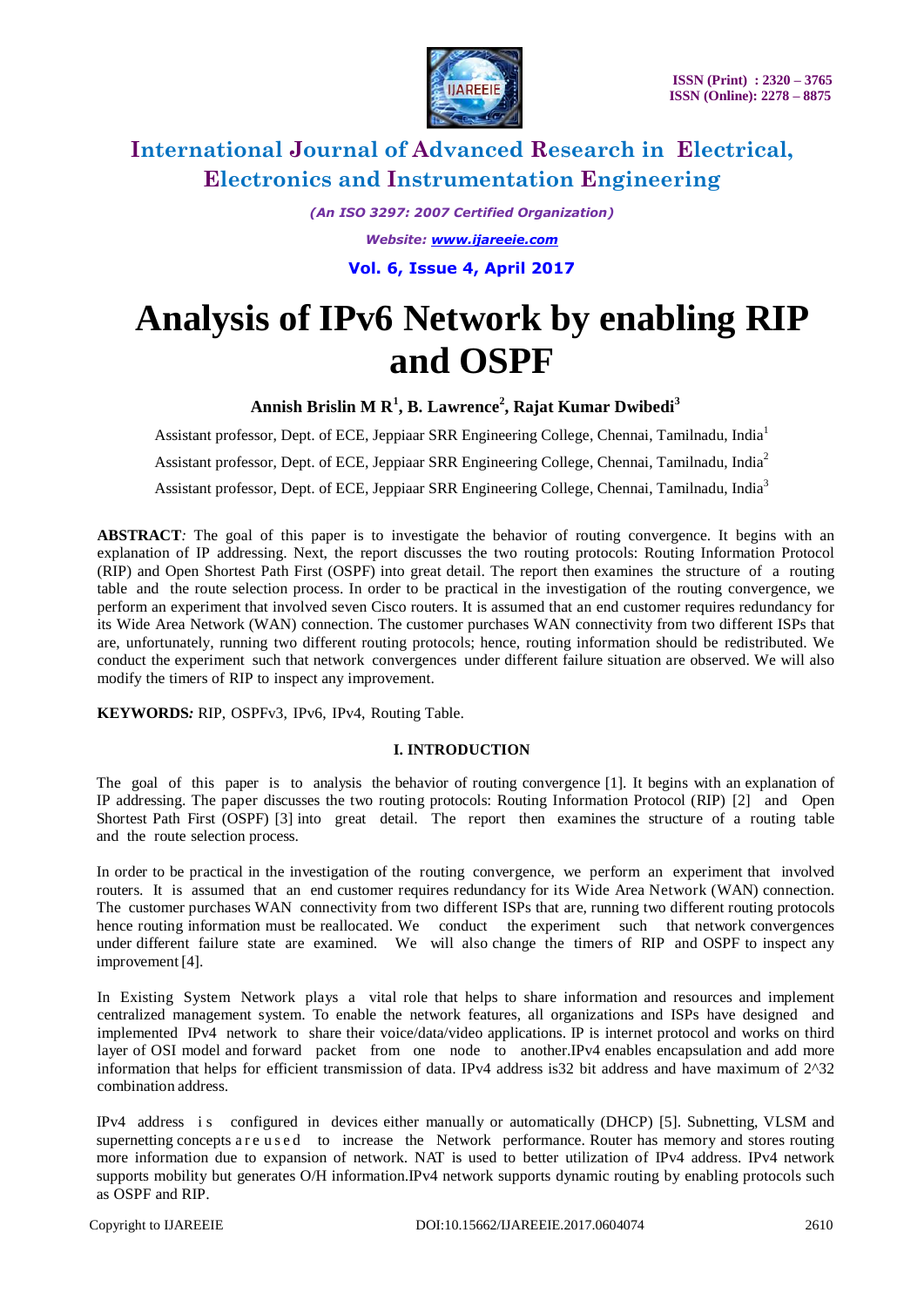

*(An ISO 3297: 2007 Certified Organization)*

*Website: www.ijareeie.com*

### **Vol. 6, Issue 4, April 2017**

### **II. PROPOSED SYSTEM**

Internet Protocol version 6 (IPv6) [5] is a version of the Internet Protocol (IP). It is designed to succeed the IPv4 (Internet Protocol version 4 ). The Internet operates by transmitting data between hosts in small packets that are independently routed across networks as specified by an international communications protocol known as the Internet Protocol. Each host or computer on the Internet needs an IP address in order to communicate. The development of the Internet has created a need for more addresses than are possible with IPv4. IPv6 was established by the Internet Engineering Task Force (IETF) to deal with this long- anticipated IPv4 address exhaustion [6]. Like IPv4, IPv6 is an Internet Layer protocol for packet- switched internet working and provides end-to-end datagram transmission across multiple IP networks. It also eliminates the primary need for network address translation(NAT),which gained wide spread deployment as an effort to all eviate IPv4 address exhaustion.

### **III. IPv6**

### *A. IPv6 Address Format*

IPv6 logical addresses have two parts. 64-bit network prefix and 64-bit host address part. The host part address is often generated automatically from the MAC interface address. IPv6 address is represented by 16- bit hexadecimal values separated by colons (:)

shown as follows: a101:0db8:85a3:0210:000:8a2e:0370:7334[7][8][9].

The hexadecimal digits are case-insensitive. The 128-bit IPv6 address can be abbreviated with the following cases:

- Case one Leading zeroes within a 16-bit value may be omitted. For example, the address fe80:0000:0000:2000:2020:b3ff:fe1e:8329 May be the written as fe80:0:0:2000:2020:b3ff:fe1e:8329
- Case two: One group of successive zeroes within an address may be replaced by a double Colon  $(:):$  examp le fe80:0:0:0:202:b3ee:fe1e:8329 becomes fe8::202:b3ee:fele:8329
- A single IPv6 address can be represented in several different ways, such as 2101:db8::1:0:0:1 and 2101:0DB8:0:0:1::1.[10][11]

### **IV. SYSTEM MODELIN IPV6**

#### *A. Routers*

A router is a device that forwards data packets between computer networks, creating an overlay internetwork [12]. A router is connected to more data routs from different networks. When a data packet arrives in a route the router senses the address in the packet and determines its true destination. Using this information the router route the packet to the next network on its journey. Routers perform the "traffic directing" functions on the Internet. A data packet is typically promoted from one router to another through the networks that constitute the internetwork until it gets to its destination node [13].



Fig 1. Router components.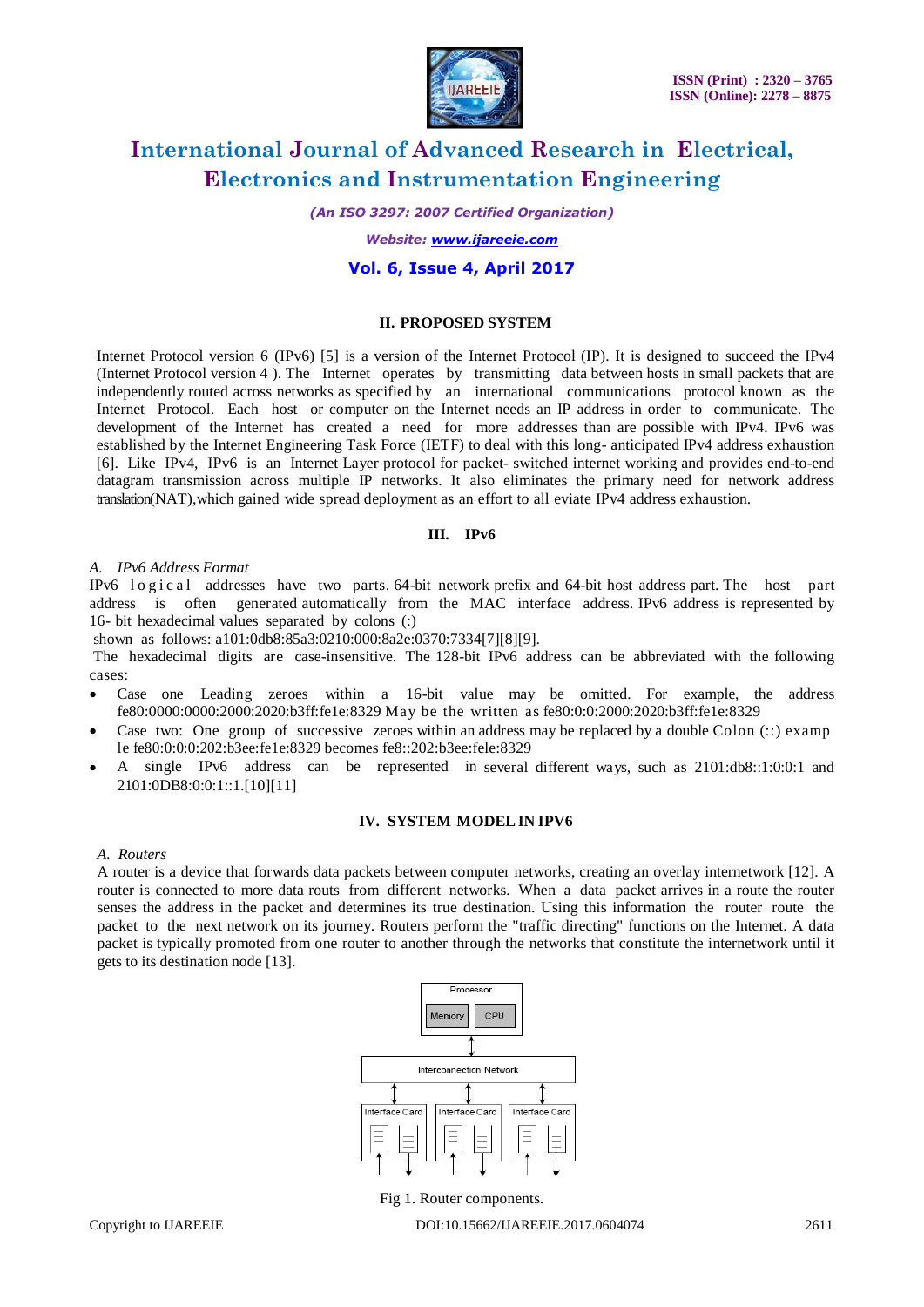

*(An ISO 3297: 2007 Certified Organization)*

*Website: www.ijareeie.com*

# **Vol. 6, Issue 4, April 2017**

The basic hardware components of a router include network interfaces [14][15][16] an interconnection network, and a processor with memory and a CPU. This is illustrated in Figure 1When a datagram is received by an (incoming) interface card, it is stored in memory, processed, and then transmitted on an (outgoing) interface card. The interconnection network carries datagram between the processor and the interface. Dependent on the type of router, interface cards may have additional memory and processors. Also, instead of a single centralized processor, a router may have additional processors and distribute its workload across multiple processors.



Fig 2. Functions of a router.

Recall the two main processes of a router : routing and IP forwarding. Routing functions include route calculation, maintenance of the routing table and implementation of routing protocols. The workload acquired by routing is sufficiently small that it can be handled by a central general purpose processor, which is called the route processor. The workload due to IP forwarding. on the other hand, is directly proportional to the amount of IP traffic at a router. A single processor with centralized main memory can forward several hundred of megabits of data per second, however, higher data rates require a different architecture, which parallelizes the processing related to IP forwarding. This is done by assigning some or all of the IP forwarding functions to the interface cards and by using interconnection networks that can handle multiple simultaneous datagram transmissions.

### *B. GNS3- Graphical Network Interface*

GNS3 is a Graphical Network Simulator that allows emulation of complex networks. We may be familiar with VMware or Virtual PC that are used to emulate various operating systems in a virtual environment. These programs allow us to run operating systems such as Windows XP Professional or Ubuntu Linux in a virtual environment on our computer. GNS3 allows the same type of Emulation using Cisco Internetwork Operating Systems. It allows us to run a Cisco IOS in a virtual environment on our computer. GNS3 is a graphical front end to a product called Dynagen. Dynamips is the Core program that permits IOS emulation. Dynagen runs on top of Dynamips to generate a more user friendly, text-based situation. A user may create network topologies using simple Windows in-type files with dynagen successively on top of Dynamips. Graphical Network Simulator takes this a step further by providing a graphical environment.

### **V. ROUTING IN IPv6**

Copyright to IJAREEIE DOI:10.15662/IJAREEIE.2017.0604074 2612 The term routing encapsulates two tasks [15] [16]. These tasks are deciding the paths for data ransferred and sending the packets on these paths. The routing process is a carried out at layer 3 of the OSI reference model [12][13]. The routing algorithm chooses the output line to transfer the received packets. The routing algorithms are based on the routing protocol that uses metrics to assess whether a particular path is the optimal path available for transfer of the data packets. The metrics used for assessing the paths are reliability, delay and bandwidth. The routing algorithms use these protocols to determine an optimal path from the source to the destination. The routing tables preserve all the information related to routing. There are different routing algorithms. Depending on these routing algorithms, the data stored in the routing table varies. Every router has its private routing table and it fills this table with the required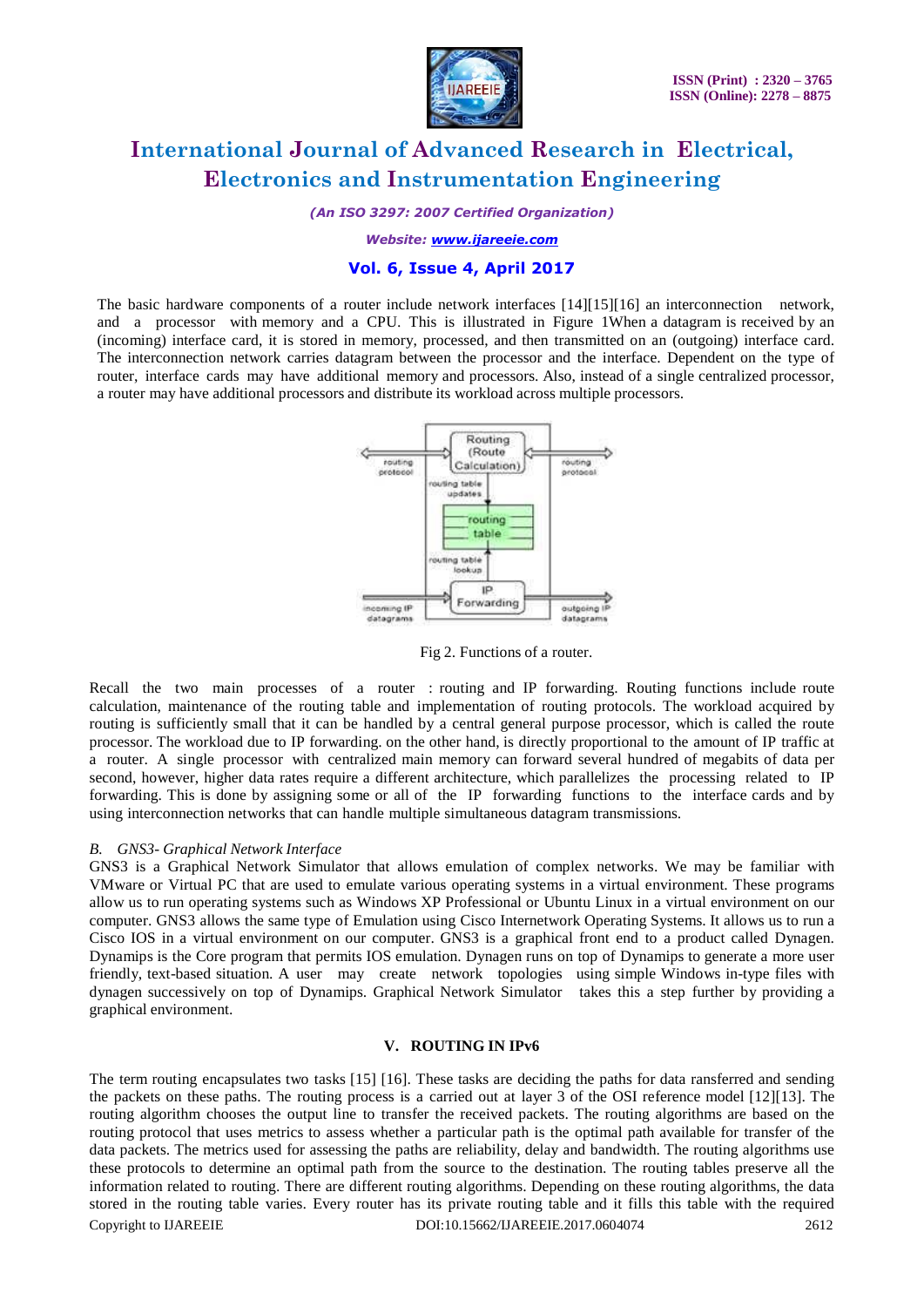

*(An ISO 3297: 2007 Certified Organization)*

*Website: www.ijareeie.com*

### **Vol. 6, Issue 4, April 2017**

information to calculate the best path between the source and the destination router.

*A. Dynamic Routing*

Dynamic routing protocols are used by routers to share information about the reach ability and status of distant networks. Dynamic routing protocols perform various activities.

### *i. Automatic Network Discovery*

Network discovery is the ability of a routing protocol to share information about the networks that it knows about with other routers that are also using the same routing protocol. A dynamic routing protocol allows the routers to automatically learn about these networks from other routers. These networks and the best path to every network are added to the router's routing table and denoted as a network learned by a specific dynamic routing protocol.

### *ii. Routing Tables*

After the first network discovery, dynamic routing protocols update and preserve in routing table. Dynamic routing protocols make a best path determination to several networks, and determine a new best path if the initial path becomes unusable (or if the topology changes). For these causes, dynamic routing protocols have a benefit than static routes. Routers use dynamic routing protocols routinely to share routing information with other routers and compensate for any topology changes without connecting the network administrator.

### **VI. ROUTING PROTOCOLS**

Routing protocols are related based on some following character. Time to convergence states, how quickly routers in the network share routing information and reach a reliable knowledge. The faster the convergence is more preferred in a protocol. Loops can occur when unpredictable routing tables are not updated due to slow convergence in a changing network. Scalability defines how large a network can grow based on the routing protocol that is installed. The larger the network is, the more scalable the routing protocol needs to be. Classless routing protocols include the subnet mask in the updates. This article supports the use of VLSM (Variable Length Subnet Masking) and better route summarization. Classful routing protocols don't include the subnet mask and cannot support VLSM. Resource usage includes the necessities of a routing protocol such as memory CPU, space, and link bandwidth utilization. Higher resource requires more powerful hardware to support the routing protocol operation in addition to the packet forwarding processes. Maintenance and Implementation describes the level of knowledge that is required for a network administrator to maintain implement the network based on the routing protocol deployed.

### A. RIP

### *iii. Distance Vector characteristics*

The routing by distance vector gathers data of the information of the routing table of its neighbors. The routing by distance vector determines the best route adding the metric value that receives as the routing information occurs from router to alternative one. With most of the protocols of routing by distance vector, the updates for the changes of topology consist of periodic updates of the tables. The data happens from router to another one, giving mostly like result one more a slower convergence. RIP and EIGRP are examples of vector distance protocols.

#### *iv. Link state characteristics*

The link state routing obtains a great vision of the topology of complete internetwork accumulating all the necessary LSA. In the link state routing, each router it works independently to calculate its own shorter route towards the networks destiny. With the protocols of routing of connection state, the updates are caused normally by changes in the topology. The relatively small LSA that is going to all the others routers generally give like result faster times of convergence with any change of topology of the internet work. OSPF is example of link state protocol. RIP is a dynamic, distance vector routing protocol based around the Berkely BSD application routed and was developed for smaller IP based networks. RIP uses port 520 UDP for route updates. RIP analyzes the best route based on hop count. RIP takes some time to converge like all routing protocols. But it requires less RAM Memory and CPU power compared to other protocol.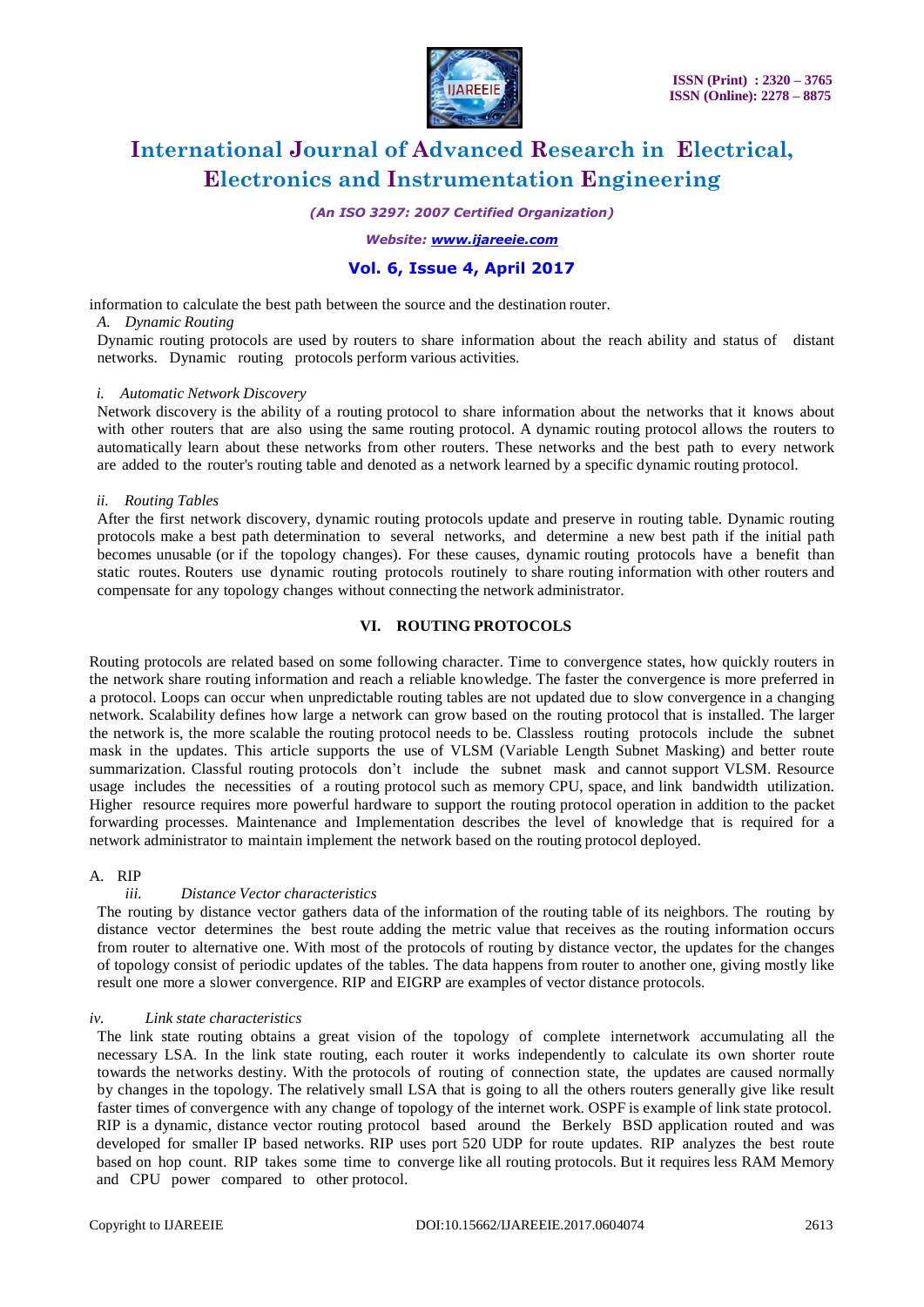

*(An ISO 3297: 2007 Certified Organization)*

*Website: www.ijareeie.com*

# **Vol. 6, Issue 4, April 2017**

As the number of jumps is only metric of routing used by the RIP, not essentially it selects the fastest route towards its destiny. A metric one is a measurement unit that allows making decisions and next will learn that other protocols of routing use other metric ones in addition to the number of jumps to find the best route of data transfer. RIP MESSAGES

RIP updates uses UDP payload inside an IP datagram. Below shows the format of a RIP message.

|  | Ver No 0 Addr Family ID 0 Addy |  |  |  |
|--|--------------------------------|--|--|--|
|  |                                |  |  |  |

### Fig 3. RIP Packet

REQUEST (1) - Request for a partial or full table update from another RIP router. RESPONSE (2) - Response to a request. Used in command field by all router. TRACEON (3) / TRACEOFF (4) - Obsolete and ignored. RESERVED (5) – Reserved for Sun Microsystems

### *i. RIPng*

This is the Next Generation version of RIP support, which is meant for IPv6. And it comes under Distance Vector routing protocol and uses Hop Count just like RIPv1 and RIPv2. RIPng not designed to be used in large networks, but should work fine in utmost small and medium sized networks. It does not support more than 15 hops just like RIPv1 and RIPv2. RIPng does not authenticate packets (it doesn"t need to because it makes use of IPsec). It does not use subnet masks but uses a prefix length instead. RIPng uses the multicast address FF02::9 RIPng uses UDP port

### **B. OPEN SHORTEST PATH FIRST (OSPF)**

In 1988, the group: Internet Engineers Task Force (IETF) began to develop a new protocol of routing that it would replace the protocol RIP. Then they developed the Open Shortest Path First protocol (OSPF) [17]. Open Shortest Path First (OSPF) is an adaptive routing protocol for Internet Protocol networks. It is use a link state routing algorithm and falls into the group of interior routing protocols, functioning within a single autonomous system. OSPF is an interior gateway protocol that routes Internet Protocol (IP) packets solely within a single routing domain autonomous system. It gathers link state information from existing routers and constructs a network topology map. The topology defines the routing table presented to the Internet Layer which makes routing decisions based solely on the destination IP address found in IP packets. OSPF was designed to support VLSM - variable length subnet masking or CIDR - Classless Inter-Domain Routing addressing models.

OSPF senses changes in the network topology, such as link failures very quickly and converges on a new loop-free routing structure within few seconds. It uses Dijkstra's algorithm to find the shortest path tree for each route, a shortest path first algorithm.

OSPF Message



Fig 4. OSPF Packet

COMMAND types (field value)

*VERSION* field - Describes which version of the OSPF protocol it is (1 or 2)

*TYPE*- Describes the type of packet. It includes Hello, Database description, LS request, LS update and LS acknowledgement

*PACKET LENGTH -* Packet length including header

*ROUTER ID-*IPof the generated router and IP of the interface over which the message has to be sent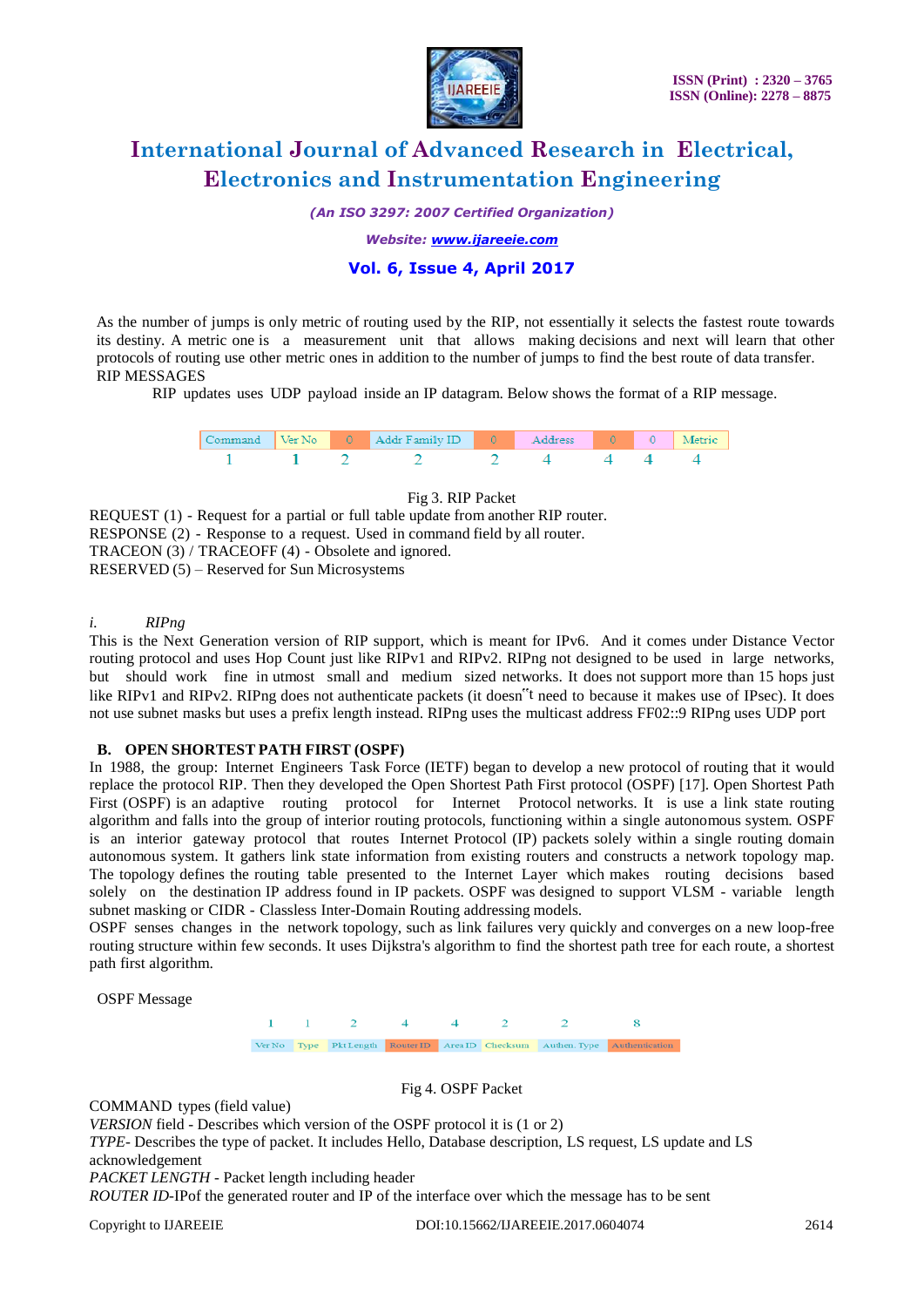

*(An ISO 3297: 2007 Certified Organization)*

*Website: www.ijareeie.com*

# **Vol. 6, Issue 4, April 2017**

#### *AREA ID-*Area to which the message belongs

*AUTHENTICATION TYPE-* No authentication, Simple password, Cryptographic authentication.

### **VII. SIMULATION DESIGN AND RESULT**

### **A. Analyzing performance with 5-CISCO Routers**

To be practical in the examination of the routing convergence, we use five cisco routers to perform experiment. Here the experiment is conducted under different failure situationand the results are examined. Also the improvement is inspected by varying the timers of RIP. The setup is shown in the Figure 5



Fig 5 Network with 5 routers

This experimental setup shown above is a hybrid topology. Here an Ethernet link is used to connect R2 and R1 routers. Gigabit link is used to connect other remaining routers. Fast Ethernet link is used to connect host and routers. Both OSPF and RIP protocols are enabled in the network topology, while transferring data from one router to another router, due to less Administrative Distance OSPF protocol is selected. The costs for the links are

| 医肌<br>E:\Simulation Instln Files\VPCS\vpcs.exe<br>٠                                                  |
|------------------------------------------------------------------------------------------------------|
| 2001:1111::1 icmp6_seq=49 ttl=63 time=78.000<br>ms                                                   |
| 2001:1111::1 icmp6_seq=50 ttl=63 time=78.000<br>ns                                                   |
| 2001:1111::1 icmp6_seg=51 ttl=63 time=78.000<br>ms                                                   |
| 2001:1111::1 icmp6 seg=52 ttl=63 time=78.000<br>ns                                                   |
| 2001:1111::1 icmp6_seq=53 ttl=63 time=78.000<br>ms                                                   |
| icmp6_seq=54 ttl=63 time=78.000<br>2001:1111::1<br>ns                                                |
| 2001:1111::1 icmp6_seq=55 ttl=63 time=78.000<br>ms                                                   |
| 2001:1111::1 icmp6_seq=56 ttl=63 time=78.000<br>ns                                                   |
| 2001:1111::1 icmp6_seq=57 ttl=63 time=78.000<br>ms                                                   |
| 2001:1111::1 icmp6_seq=58 ttl=63 time=78.000<br>ns                                                   |
| icmp6_seq=59 ttl=63 time=78.000<br>2001:1111::1<br>ms                                                |
| 2001:1111::1 icmp6_seq=60 ttl=63 time=78.000<br>me                                                   |
| 2001:1111::1 icmp6_seq=61 timeout                                                                    |
| 2001:1111::1 icmp6_seq=62 timeout                                                                    |
| 2001:1111::1 icmp6_seq=63 timeout                                                                    |
| 2001:1111::1 icmp6_seq=64 timeout                                                                    |
| 2001:1111::1 icmp6_seq=65 timeout                                                                    |
| 2001:1111::1 icmp6_seq=66 timeout                                                                    |
| 2001:1111::1<br>icmp6_seg=67 ttl=62 time=125.000<br>ms                                               |
| icmp6_seq=68 ttl=62 time=125.000<br>2001:1111::1<br>ns                                               |
| 2001:1111::1 icmp6_seg=69 ttl=62 time=109.000<br>ms                                                  |
| 2001:1111::1 icmp6_seq=70 ttl=62 time=109.000<br>пs                                                  |
| 2001:1111::1 icmp6_seq=71 ttl=62 time=109.000<br>ms                                                  |
| 2001:1111::1 icmp6_seq=72 ttl=62 time=110.000<br>ns<br>2001:1111::1 icmp6_seg=73 ttl=62 time=109.000 |
| ms<br>2001:1111::1 icmp6_seq=74 ttl=62 time=109.000                                                  |
| ns<br>2001:1111::1 icmp6_seg=75 ttl=62 time=125.000                                                  |
| ms<br>2001:1111::1<br>icmp6_seq=76 ttl=62 time=109.000<br>пs                                         |
| 2001:1111::1<br>icmp6_seg=77 ttl=62 time=109.000<br>ms                                               |
| 2001:1111::1 icmp6_seq=78 ttl=62 time=110.000<br>ns                                                  |
| $tt1=62$ $time=109.000$<br>2001:1111::1 icmp6_seq=79<br>ms                                           |
|                                                                                                      |
| UPCS[2]> tracert 2001:1111::1                                                                        |
|                                                                                                      |
| traceroute to 2001:1111::1.<br>64 hops max                                                           |
| 2001:5555::1<br>46.000<br>$63.000$ ms<br>47.000<br>п<br>ms<br>日常                                     |
| 62.000<br>$\mathbf{z}$<br>2001:4444::1<br>78.000 ms<br>78.000 ms<br>ms                               |
| $3 *2001 : 3333 : 1$<br>124.000 ms (ICMP type:1, code:4, Port unreachable)                           |
| інрея гэл х                                                                                          |

Fig 6 R5 Console port

mentioned in the topology.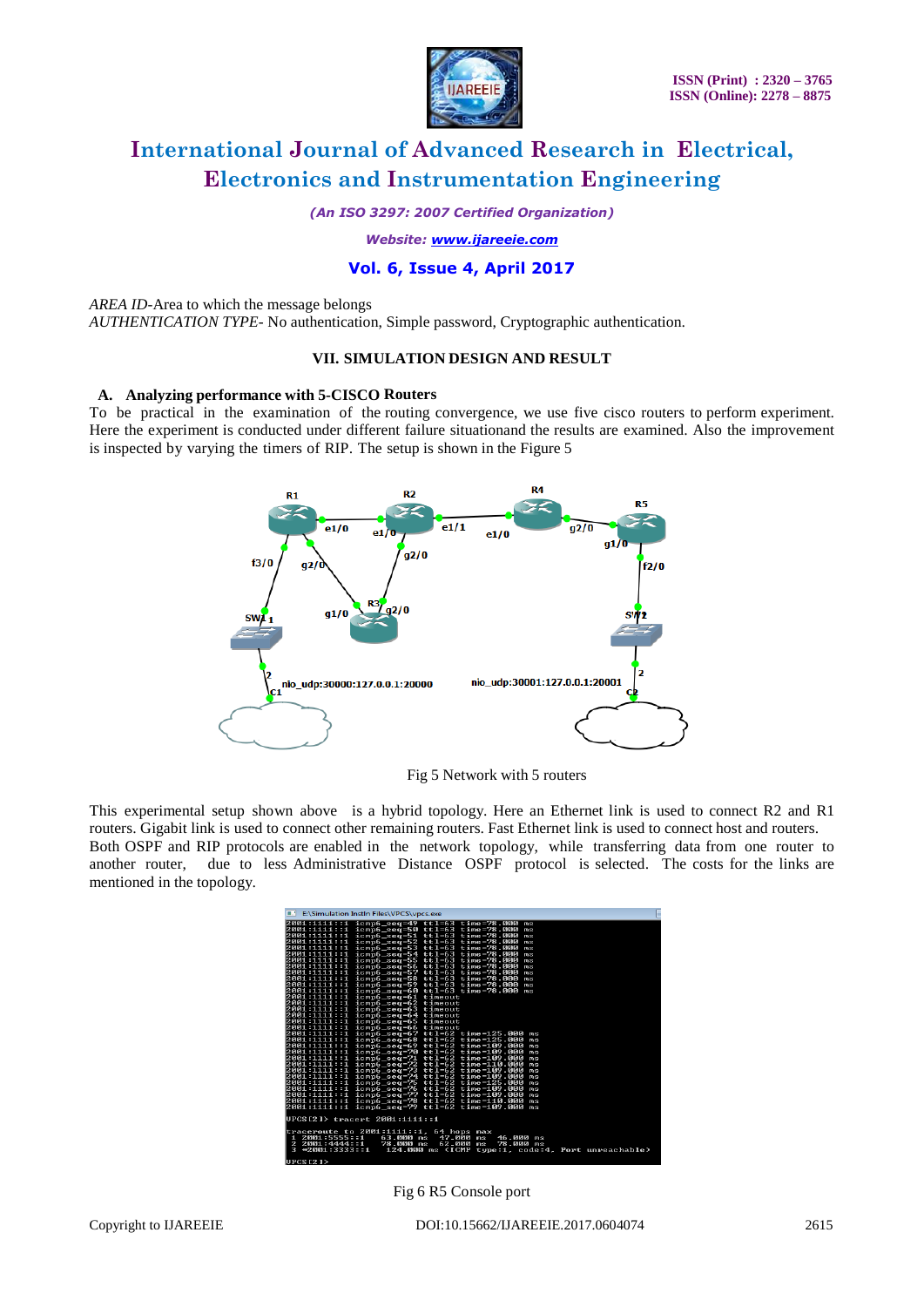

*(An ISO 3297: 2007 Certified Organization)*

*Website: www.ijareeie.com*

# **Vol. 6, Issue 4, April 2017**

### **C. Comparison Of 3, 4 And 5 Routers**

*D. Convergence Time*



3R 4R 5R

Fig 7 Graph of the comparison of convergence time with 3, 4  $\&$  5 routers

*E. Packet Loss*



Fig 8. Graph of the comparison of packet loss with 3, 4 & 5 routers

# **C. Comparison Between Rip And Modified Rip With 3, 4 And 5 Routers**

### *i. Convergence Time*



Fig 9. Graph of the comparison of convergence time with 3, 4 & 5 routers.